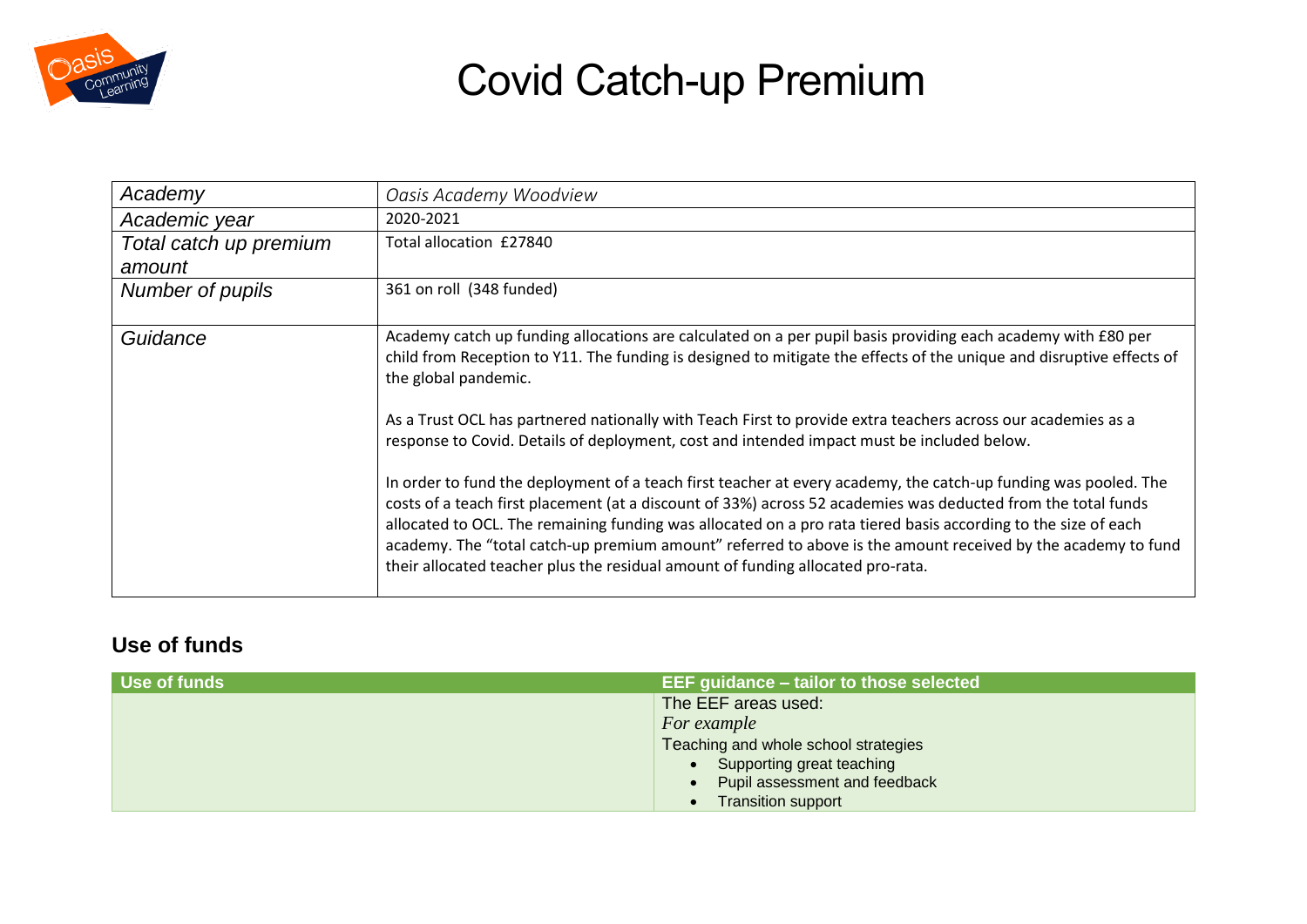

| Targeted approaches<br>• One to one and small group tuition<br>Intervention programmes<br>$\bullet$<br>Extended school time<br>$\bullet$ |
|------------------------------------------------------------------------------------------------------------------------------------------|
| Wider strategies<br>Supporting parent and carers<br>$\bullet$<br>Access to technology<br>$\bullet$<br>Summer support                     |

#### **Identified impact of lockdown**

| Area of need identified              | Outline of identified need as identified by the academy - evidence of need                                              |
|--------------------------------------|-------------------------------------------------------------------------------------------------------------------------|
| <b>Pupils phonics skills greatly</b> | Intense support for pupils to rapidly improve phonics ability and enable pupils to read.                                |
| reduced                              |                                                                                                                         |
| Gaps in learning identified in all   | Rapidly fill the gaps in knowledge that have been identified in order to aid children to reach age related expectations |
| subjects                             |                                                                                                                         |
| <b>New Reception cohort very low</b> | Pupils unable to focus, wearing nappies and struggling to follow instructions                                           |
| starting points not school ready     |                                                                                                                         |
| Year 6 pupils gaps in knowledge      | Pupils are not ready for Year 6 and the curricular challenges. Many gaps identified in learning. Need to ensure the     |
| impacting upon Core subject          | pupils are secondary ready in time for transition                                                                       |
| outcomes                             |                                                                                                                         |
| <b>Pupil stamina greatly reduced</b> | Children struggling to maintain focus on learning, concentration causing tiredness, extended pieces of writing and      |
|                                      | sustained work proving hard. Pupils stamina needs increasing                                                            |

#### **Planned expenditure on the areas identified by EEF**

| <b>Desired outcome</b> | <b>Chosen approach and anticipated</b> | Impact (once reviewed) | <b>Staff</b>    | <b>Review</b> |
|------------------------|----------------------------------------|------------------------|-----------------|---------------|
|                        | <b>cost</b>                            |                        | lead/owner date |               |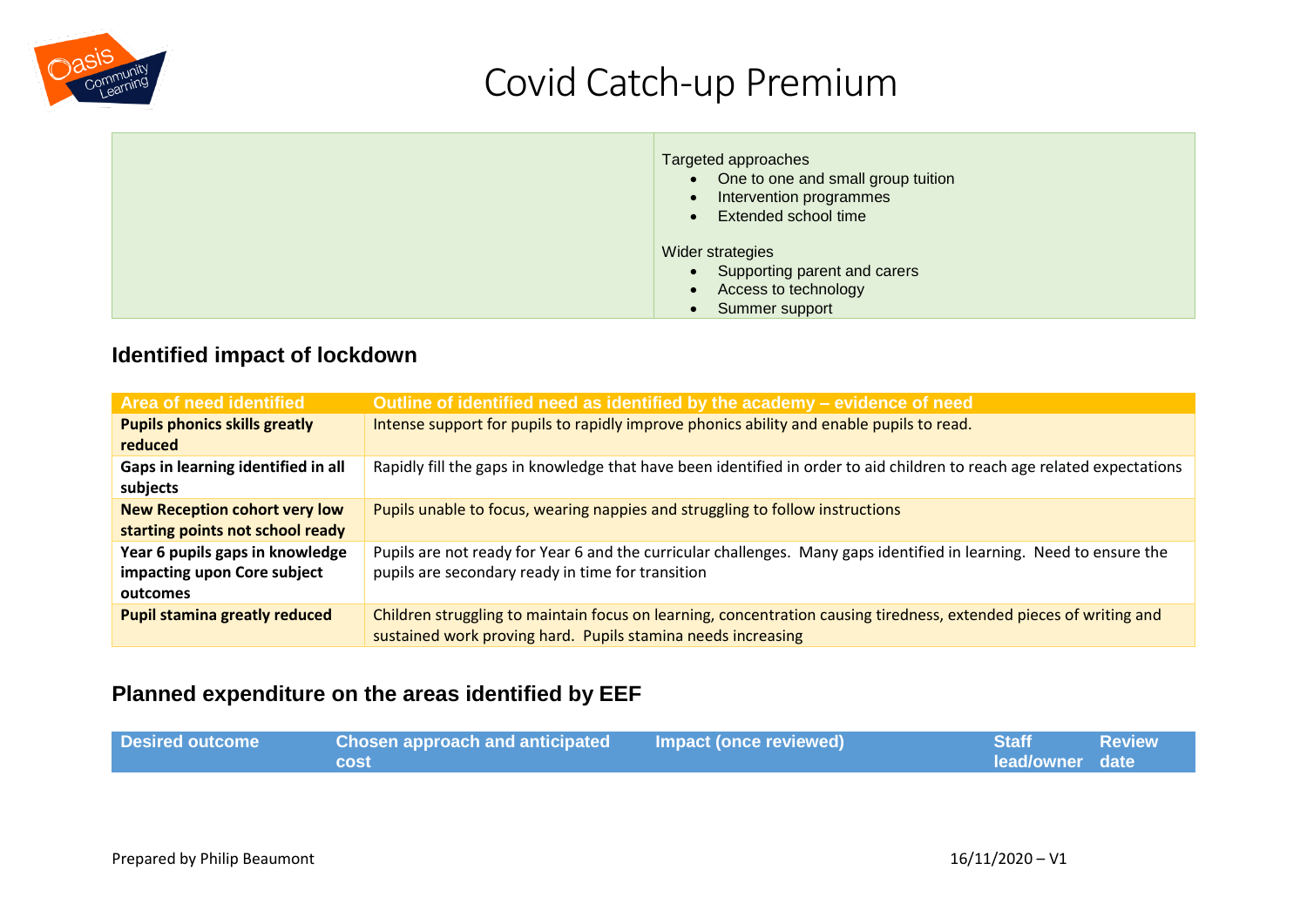

| <b>Targeted work supporting</b><br>individuals and classes<br>where needs emerge across<br>the school resulting in staff<br>feeling confident to address<br>gaps in knowledge and<br>pupils receiving bespoke<br>targeted support                                | £20080<br>Employment of a Teach First student<br>deployed in class to enable consistent<br>release and redeployment of a senior<br>leader to impact on quality first teaching,<br>accurate assessment of pupils needs and<br>precise delivery of targeted interventions.<br>Initially focussing on early reading and<br>phonics development                                                                      | EJ and JB                                                     | Continual<br>review in<br>order to<br>adapt to the<br>changing<br>cohort<br>needs<br>resulting<br>from<br>continued<br>bubble<br>closures<br>and<br>isolating<br>children and<br>staff<br>members |
|------------------------------------------------------------------------------------------------------------------------------------------------------------------------------------------------------------------------------------------------------------------|------------------------------------------------------------------------------------------------------------------------------------------------------------------------------------------------------------------------------------------------------------------------------------------------------------------------------------------------------------------------------------------------------------------|---------------------------------------------------------------|---------------------------------------------------------------------------------------------------------------------------------------------------------------------------------------------------|
| <b>Targeted support in Years 5</b><br>and 6 by additional<br>capacity to the teaching<br>team. Bespoke<br>interventions and catch up<br>programmes in place to<br>accelerate learning and<br>ensure pupils are secondary<br>ready and increase pupils<br>stamina | £7760<br>Employment of a temporary class teacher<br>(subsidised by the school) deployed in<br>Years 5 and 6 to enable release of key<br>members of staff to devise and implement<br>bespoke catch up sessions, to add to<br>capacity and continuity of quality first<br>teaching. Pupils receive one to one and<br>small group sessions addressing emerging<br>gaps in knowledge to facilitate rapid<br>progress | EJ and JB<br><b>JS</b><br>overseeing<br>additional<br>teacher | Continual<br>review in<br>order to<br>adapt to the<br>changing<br>cohort<br>needs<br>resulting<br>from<br>continued<br>bubble<br>closures<br>and<br>isolating<br>children and                     |